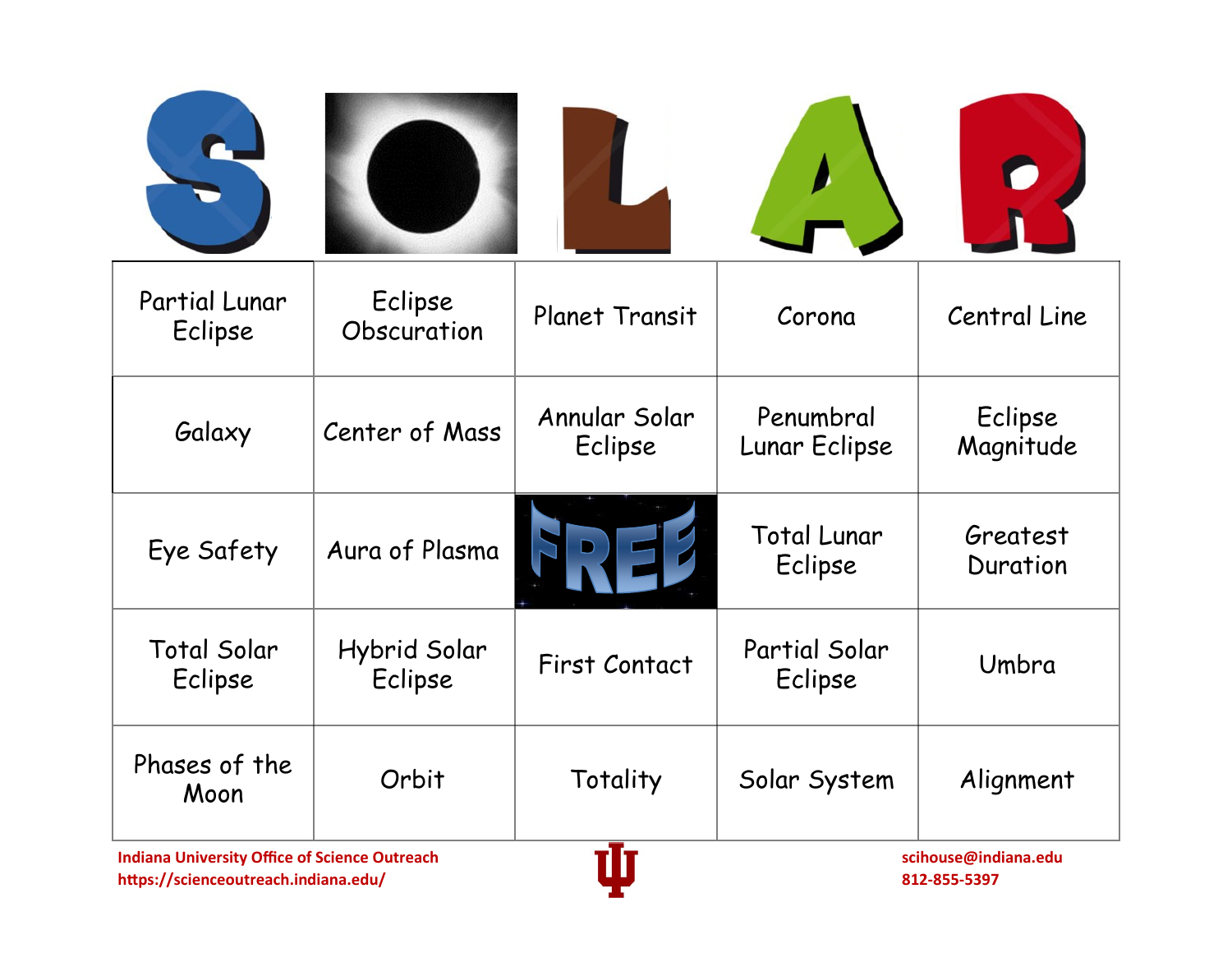| Phases of the<br>Moon         | Alignment            | Totality                        | Solar System                  | Orbit                  |
|-------------------------------|----------------------|---------------------------------|-------------------------------|------------------------|
| <b>Total Solar</b><br>Eclipse | Umbra                | <b>First Contact</b>            | Partial Solar<br>Eclipse      | <b>Planet Transit</b>  |
| Eye Safety                    | Greatest<br>Duration |                                 | <b>Total Lunar</b><br>Eclipse | Aura of Plasma         |
| Galaxy                        | Eclipse<br>Magnitude | Annular Solar<br>Eclipse        | Penumbral<br>Lunar Eclipse    | Center of Mass         |
| Partial Lunar<br>Eclipse      | <b>Central Line</b>  | Hybrid Solar<br>Eclipse<br>— T. | Corona                        | Eclipse<br>Obscuration |

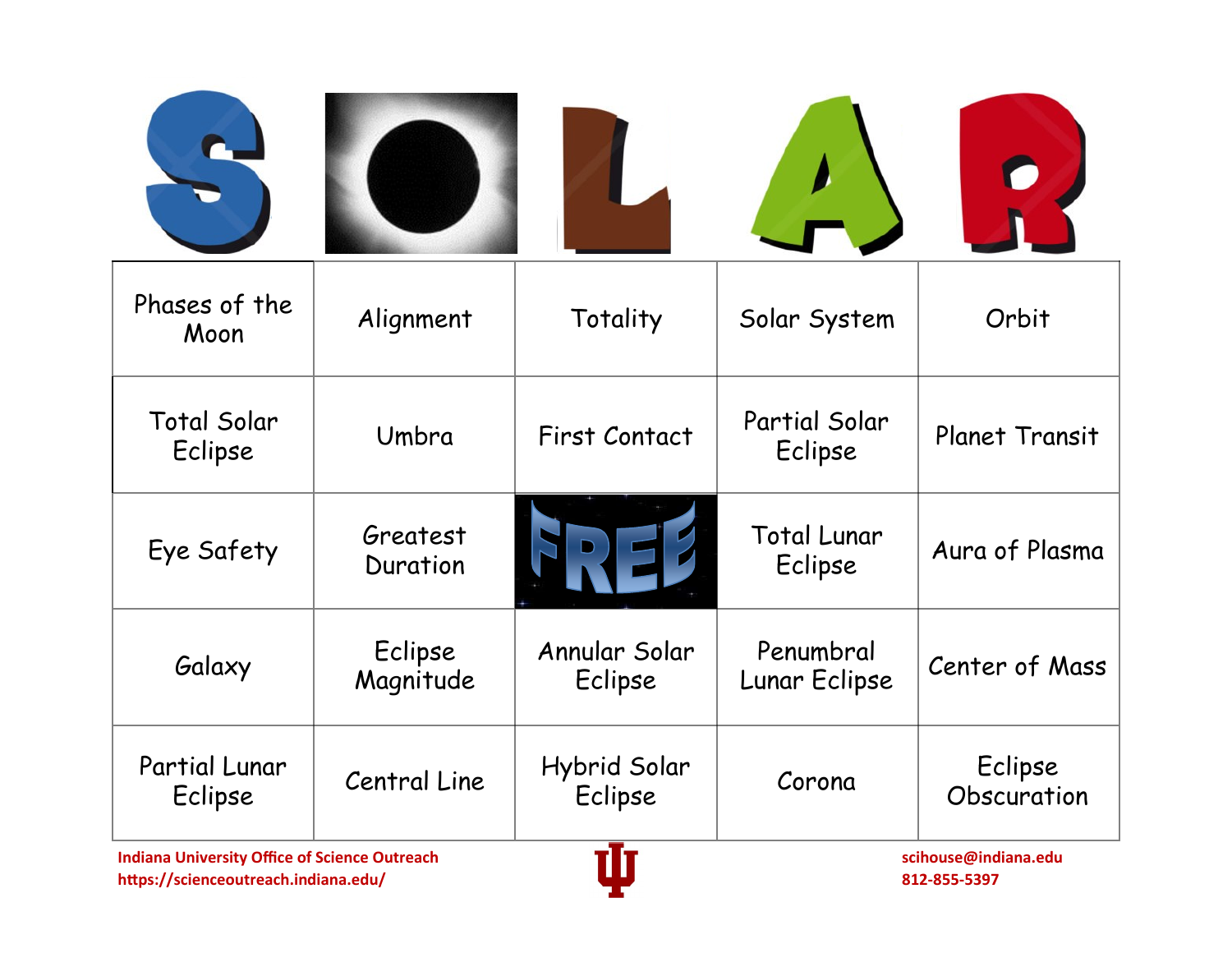| Galaxy                        | Penumbral<br>Lunar Eclipse    | Annular Solar<br>Eclipse      | Center of Mass         | Eclipse<br>Magnitude |
|-------------------------------|-------------------------------|-------------------------------|------------------------|----------------------|
| Partial Lunar<br>Eclipse      | Corona                        | Hybrid Solar<br>Eclipse       | Eclipse<br>Obscuration | Central Line         |
| Partial Solar<br>Eclipse      | <b>Total Lunar</b><br>Eclipse |                               | Umbra                  | Greatest<br>Duration |
| Phases of the<br>Moon         | Solar System                  | Totality                      | Orbit                  | Alignment            |
| <b>Total Solar</b><br>Eclipse | Eye Safety                    | <b>First Contact</b><br>5 T.L | <b>Planet Transit</b>  | Aura of Plasma       |

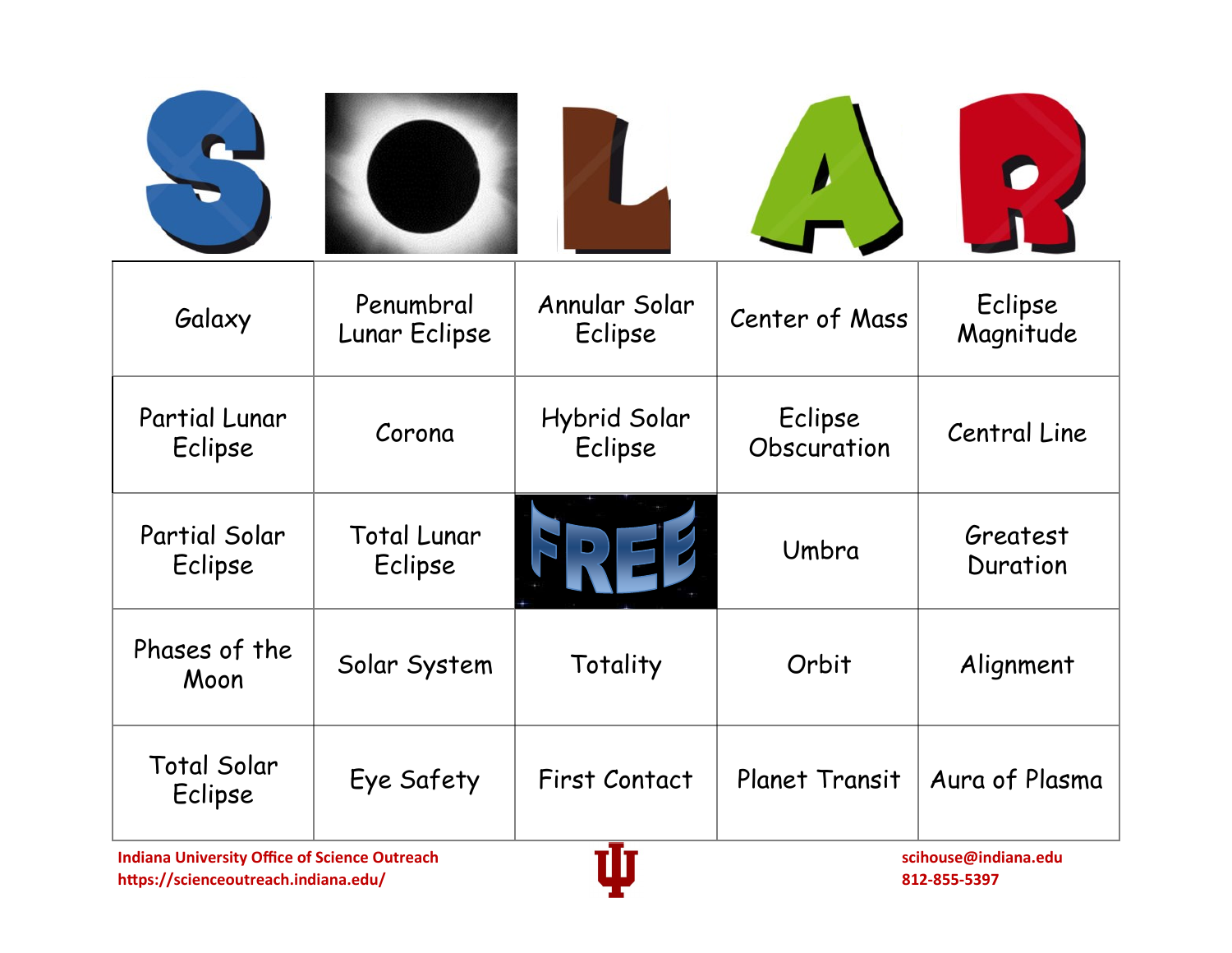| Partial Solar<br>Eclipse                                                      | Hybrid Solar<br>Eclipse | <b>First Contact</b>  | <b>Total Solar</b><br>Eclipse   | Umbra                |
|-------------------------------------------------------------------------------|-------------------------|-----------------------|---------------------------------|----------------------|
| Corona                                                                        | Eclipse<br>Obscuration  | <b>Planet Transit</b> | <b>Partial Lunar</b><br>Eclipse | Central Line         |
| <b>Total Lunar</b><br>Eclipse                                                 | Aura of Plasma          |                       | Eye Safety                      | Greatest<br>Duration |
| Solar System                                                                  | Orbit                   | Gravity               | New Moon                        | Alignment            |
| Penumbral<br>Lunar Eclipse                                                    | Center of Mass          | Waning<br>Gibbous     | Waxing<br>Crescent              | Eclipse<br>Magnitude |
| vTv.<br>Indiana University Office of Science Outreach<br>ccihouse@indiana.odu |                         |                       |                                 |                      |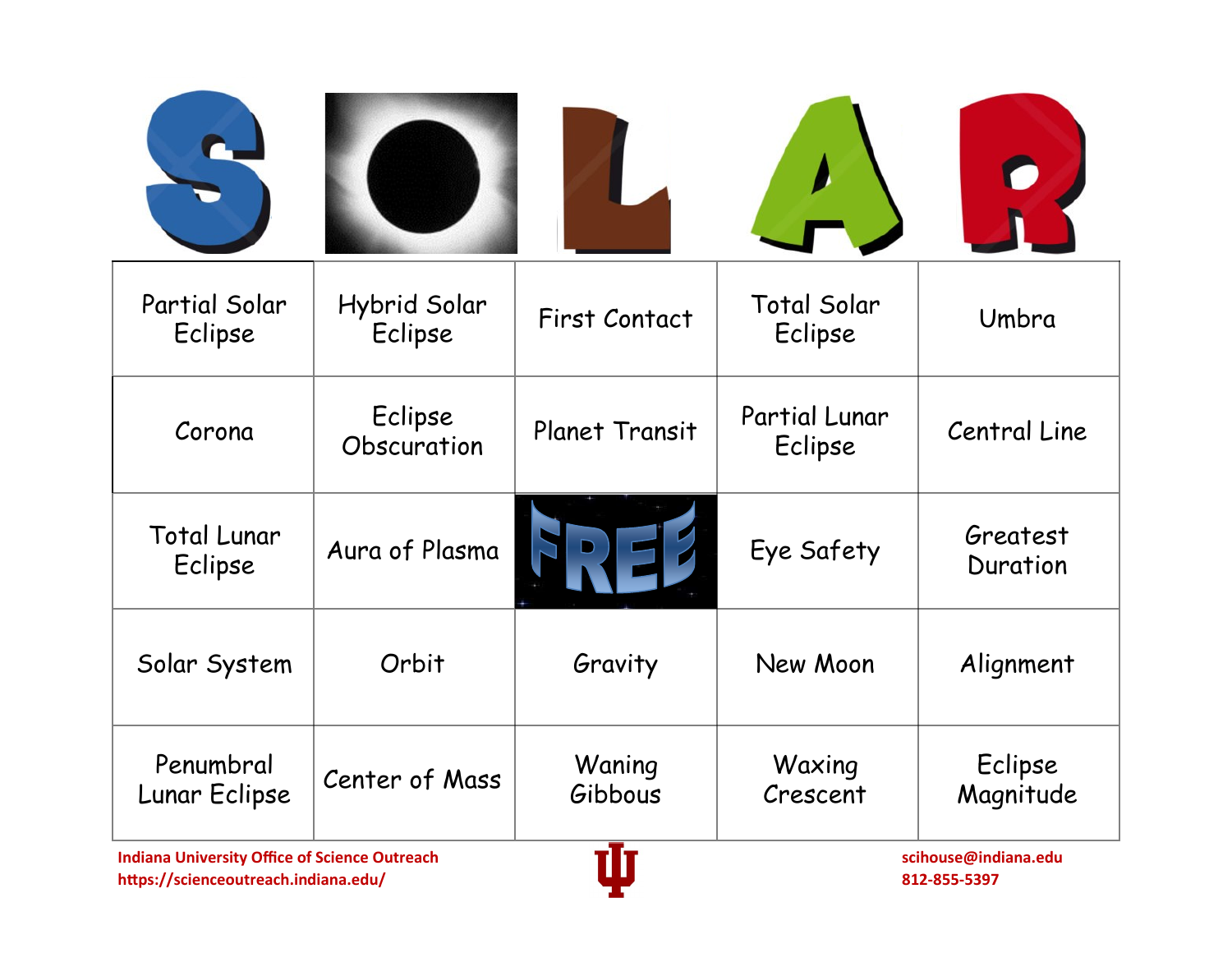| Corona                   | Third Quarter<br>Moon                                                        | Central Line         | Partial Lunar<br>Eclipse      | <b>Planet Transit</b> |
|--------------------------|------------------------------------------------------------------------------|----------------------|-------------------------------|-----------------------|
| Solar System             | Orbit                                                                        | Waxing<br>Gibbous    | Waning<br>Crescent            | Totality              |
| <b>Full Moon</b>         | Center of Mass                                                               |                      | Galaxy                        | Eclipse<br>Magnitude  |
| Partial Solar<br>Eclipse | Hybrid Solar<br>Eclipse                                                      | Umbra                | <b>Total Solar</b><br>Eclipse | <b>First Contact</b>  |
| First Quarter<br>Moon    | Aura of Plasma                                                               | Greatest<br>Duration | Eye Safety                    | Waning<br>Gibbous     |
|                          | vTv<br>Indiana University Office of Science Outrooch<br>relation@indiana_adu |                      |                               |                       |

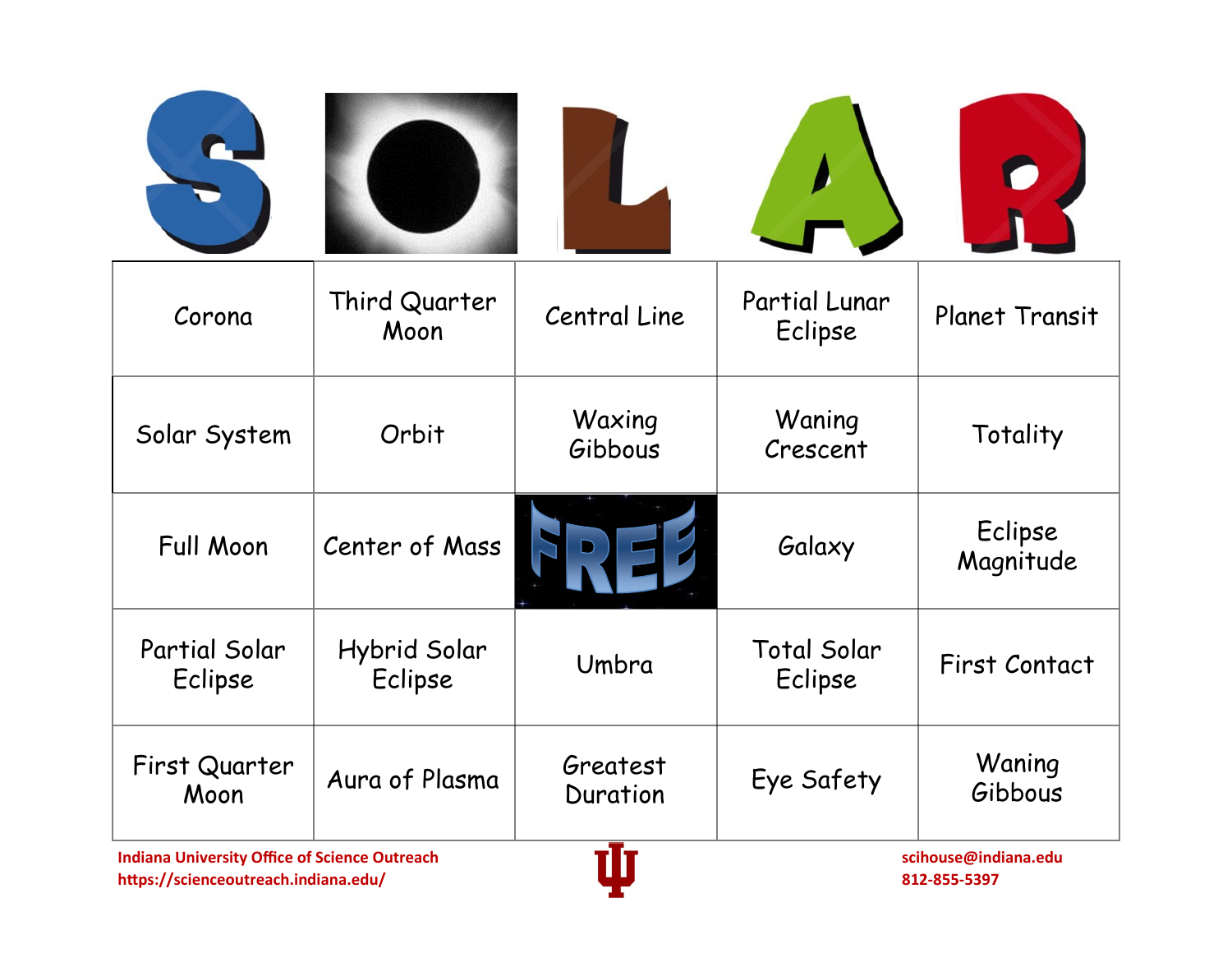| Annular Solar<br>Eclipse                                                                     | Eye Safety           | Aura of Plasma        | Partial Lunar<br>Eclipse             | Eclipse<br>Obscuration  |
|----------------------------------------------------------------------------------------------|----------------------|-----------------------|--------------------------------------|-------------------------|
| Solar System                                                                                 | <b>Full Moon</b>     | Third Quarter<br>Moon | Phases of the<br>Moon                | Orbit                   |
| Penumbral<br>Lunar Eclipse                                                                   | Eclipse<br>Magnitude |                       | New Moon                             | Center of Mass          |
| Partial Solar<br>Eclipse                                                                     | Umbra                | First Contact         | <b>Total Solar</b><br>Eclipse        | Gravity                 |
| <b>Total Lunar</b><br>Eclipse                                                                | Waxing<br>Crescent   | Corona                | Central Line                         | Hybrid Solar<br>Eclipse |
| <b>Indiana University Office of Science Outreach</b><br>https://scienceoutreach.indiana.edu/ |                      |                       | scihouse@indiana.edu<br>812-855-5397 |                         |

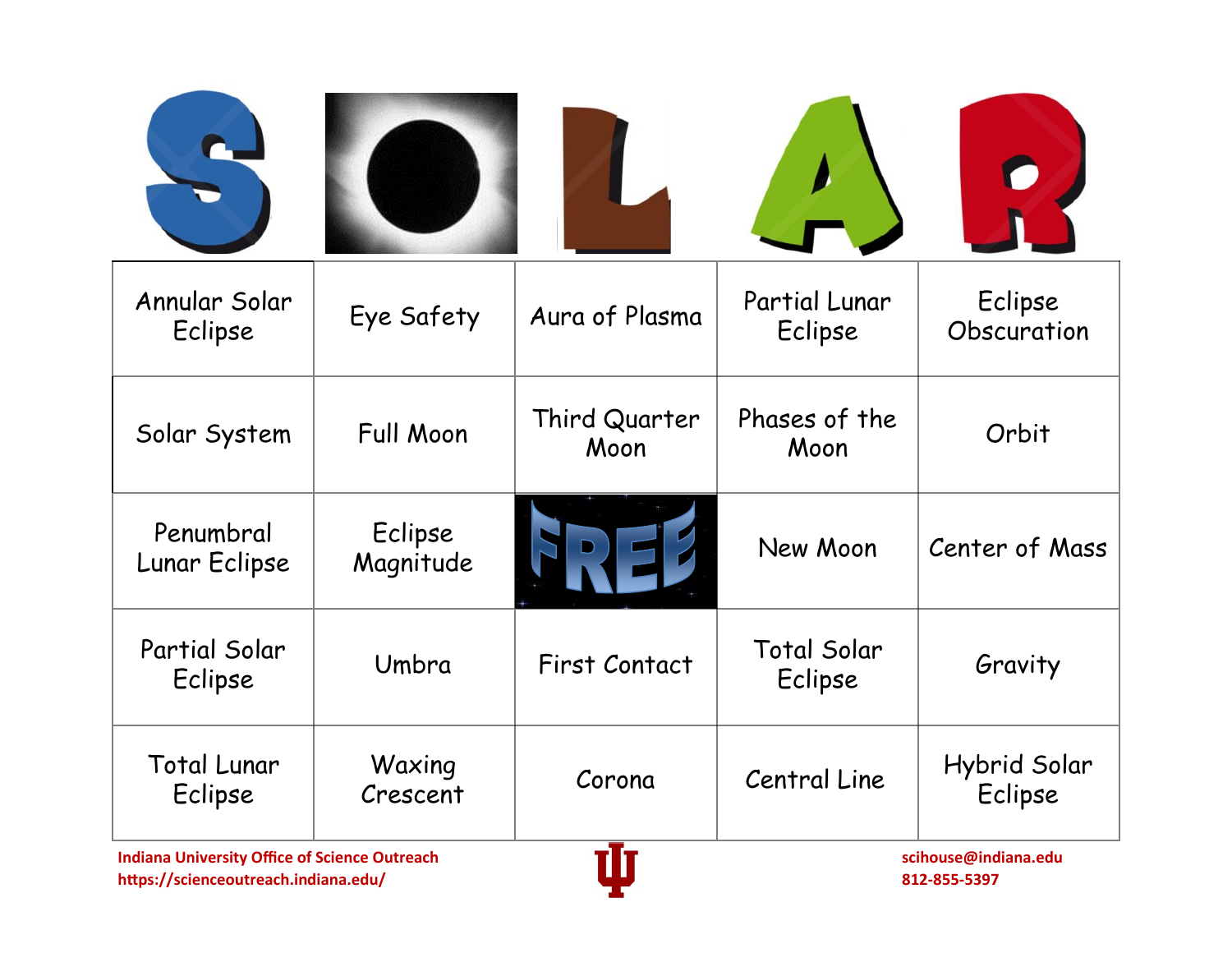| Waning<br>Crescent   | Greatest<br>Duration                                                         | <b>Total Lunar</b><br>Eclipse | Eclipse<br>Obscuration | Partial Lunar<br>Eclipse      |  |
|----------------------|------------------------------------------------------------------------------|-------------------------------|------------------------|-------------------------------|--|
| Waxing<br>Crescent   | Solar System                                                                 | Partial Solar<br>Eclipse      | <b>First Contact</b>   | New Moon                      |  |
| Corona               | <b>Full Moon</b>                                                             |                               | Aura of Plasma         | Waning<br>Gibbous             |  |
| Umbra                | Totality                                                                     | Gravity                       | Phases of the<br>Moon  | <b>Total Solar</b><br>Eclipse |  |
| Eclipse<br>Magnitude | Waxing<br>Gibbous                                                            | Annular Solar<br>Eclipse      | Center of Mass         | Galaxy                        |  |
|                      | vTv<br>Indiana University Office of Science Outroach<br>raihausa@indiana adu |                               |                        |                               |  |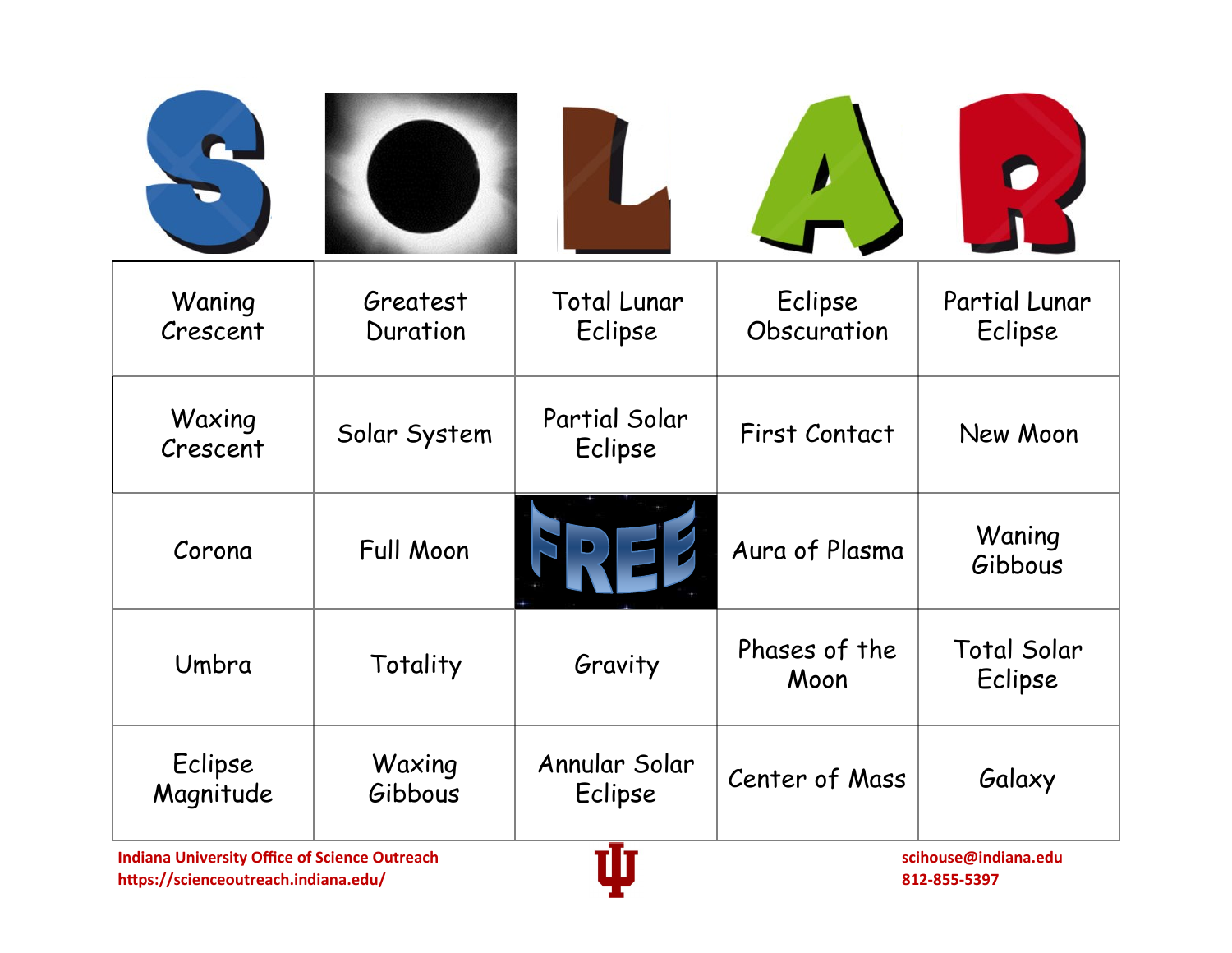| Eclipse<br>Obscuration                        | Waning<br>Gibbous             | <b>Total Lunar</b><br>Eclipse | Waning<br>Crescent   | Partial Lunar<br>Eclipse               |
|-----------------------------------------------|-------------------------------|-------------------------------|----------------------|----------------------------------------|
| Center of Mass                                | <b>Total Solar</b><br>Eclipse | Annular Solar<br>Eclipse      | Eclipse<br>Magnitude | Galaxy                                 |
| Aura of Plasma                                | New Moon                      |                               | Corona               | Greatest<br>Duration                   |
| Phases of the<br>Moon                         | Totality                      | Gravity                       | Umbra                | Waxing<br>Gibbous                      |
| <b>First Contact</b>                          | Solar System                  | Partial Solar<br>Eclipse      | Waxing<br>Crescent   | Full Moon                              |
| Indiana Hubrandhi Office of Colonse Ordinaede |                               | -T-                           |                      | المناسب المستمثلة منادها مستنصر والمتم |

**Indiana University Office of Science Outreach and Community Community Community Community Community Community Community Community Community States of Science Outreach and Community Community Community Community Community https://scienceoutreach.indiana.edu/ 812-855-5397**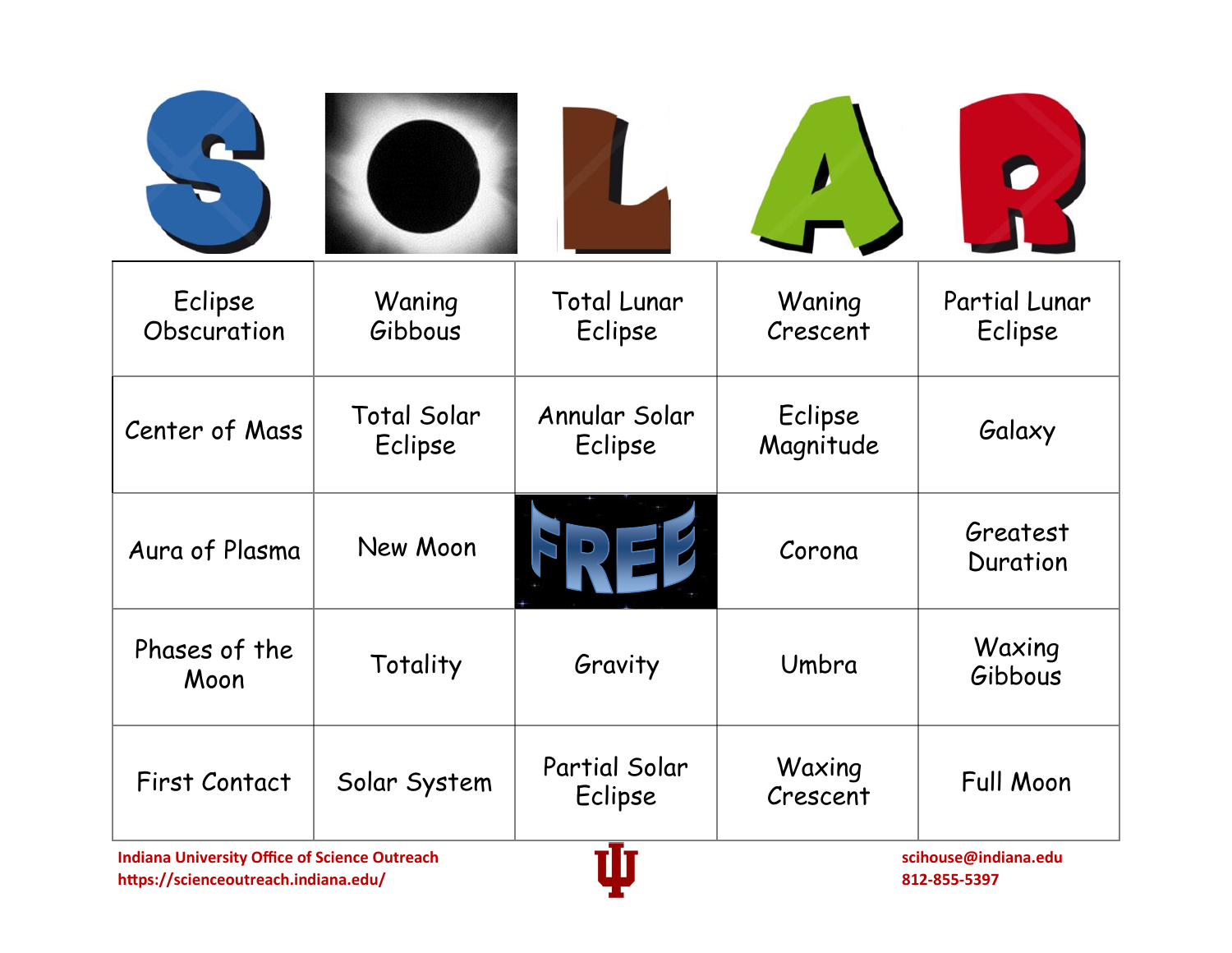| Phases of the<br>Moon  | Aura of Plasma                | New Moon                        | Umbra                | Waxing<br>Gibbous        |
|------------------------|-------------------------------|---------------------------------|----------------------|--------------------------|
| <b>First Contact</b>   | Solar System                  | Greatest<br>Duration            | Waxing<br>Crescent   | <b>Full Moon</b>         |
| Totality               | <b>Total Lunar</b><br>Eclipse |                                 | Corona               | Annular Solar<br>Eclipse |
| Eclipse<br>Obscuration | Waning<br>Gibbous             | Galaxy                          | Waning<br>Crescent   | Partial Lunar<br>Eclipse |
| Center of Mass         | <b>Total Solar</b><br>Eclipse | Partial Solar<br>Eclipse<br>-T- | Eclipse<br>Magnitude | Gravity                  |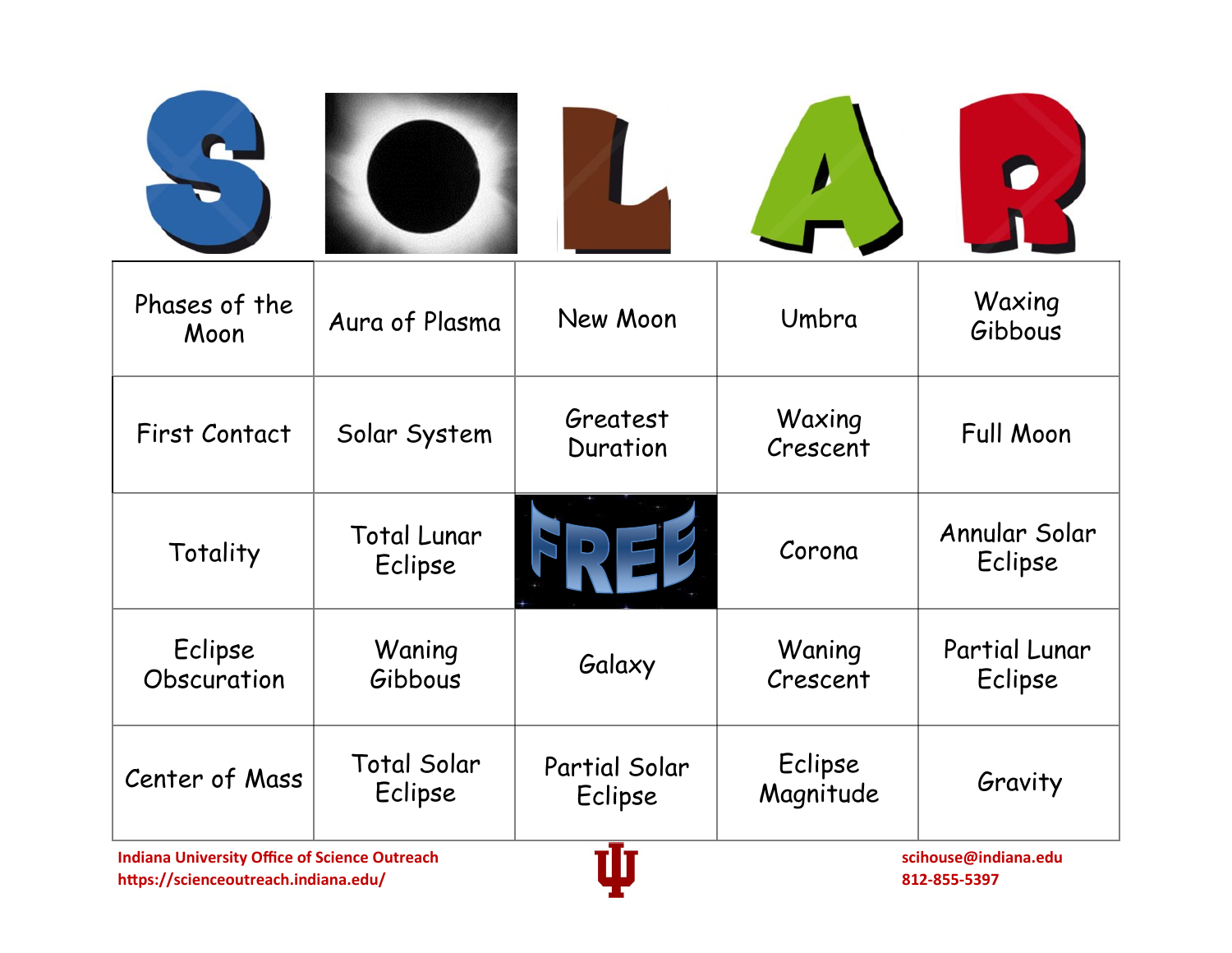| <b>Total Solar</b><br>Eclipse | Waxing<br>Gibbous                                                                                   | New Moon                 | Waning<br>Crescent | Aura of Plasma                |
|-------------------------------|-----------------------------------------------------------------------------------------------------|--------------------------|--------------------|-------------------------------|
| Eclipse<br>Magnitude          | <b>Full Moon</b>                                                                                    | Partial Solar<br>Eclipse | Center of Mass     | Phases of the<br>Moon         |
| Corona                        | Annular Solar<br>Eclipse                                                                            |                          | Totality           | <b>Total Lunar</b><br>Eclipse |
| Solar System                  | Partial Lunar<br>Eclipse                                                                            | Galaxy                   | Umbra              | Waning<br>Gibbous             |
| <b>First Contact</b>          | Gravity                                                                                             | Greatest<br>Duration     | Waxing<br>Crescent | Eclipse<br>Obscuration        |
|                               | -T-<br>Indiana Hubranity Office of Calence Ortwoods<br>المناوية المستوقف والمستحدث والمتحدد والمتحد |                          |                    |                               |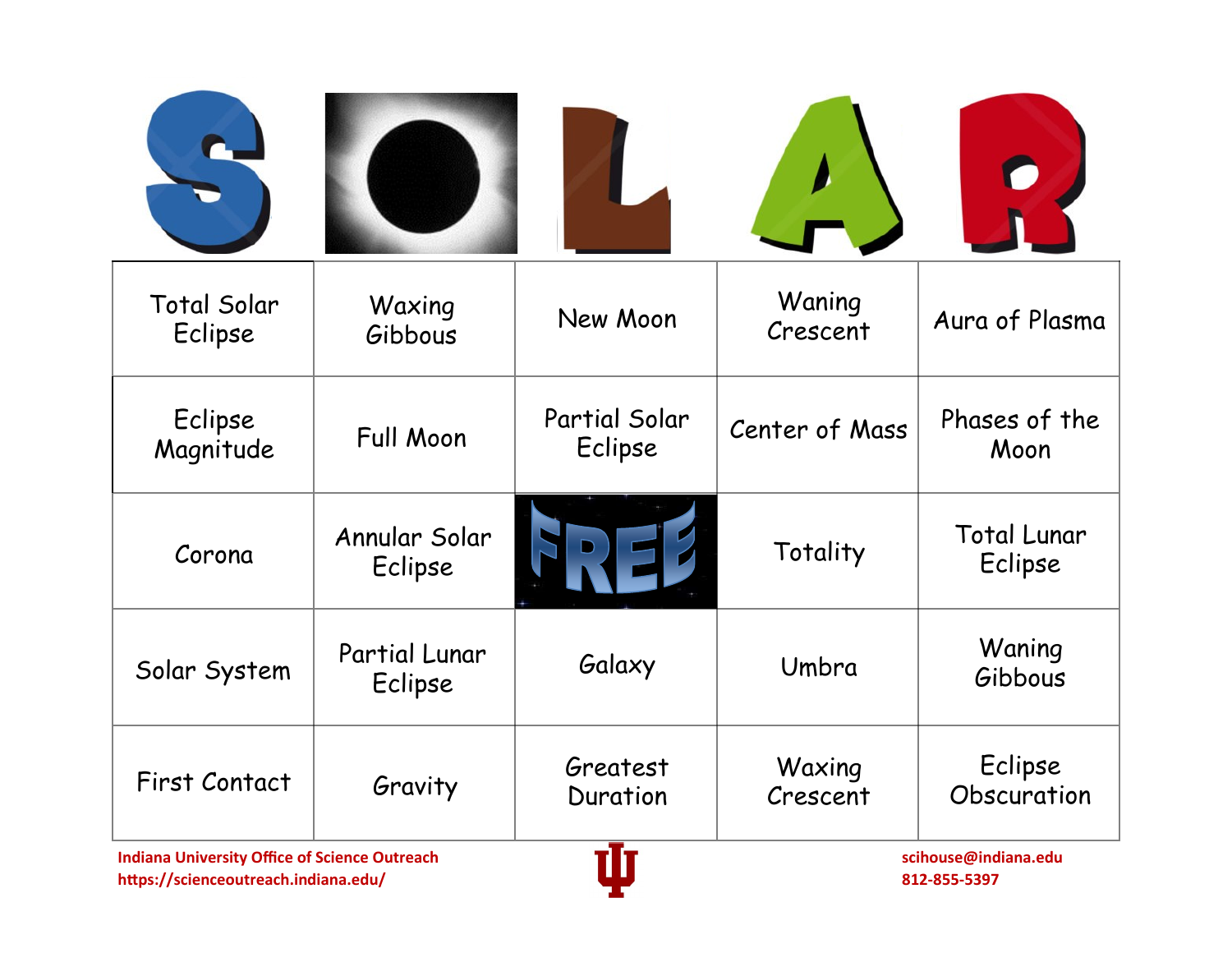| Partial Lunar<br>Eclipse                                                                              | Waxing<br>Gibbous             | Umbra              | Waning<br>Gibbous        | Aura of Plasma                |
|-------------------------------------------------------------------------------------------------------|-------------------------------|--------------------|--------------------------|-------------------------------|
| Eclipse<br>Magnitude                                                                                  | Greatest<br>Duration          | Waxing<br>Crescent | Eclipse<br>Obscuration   | Phases of the<br>Moon         |
| Corona                                                                                                | Annular Solar<br>Eclipse      |                    | Totality                 | <b>Total Lunar</b><br>Eclipse |
| Solar System                                                                                          | <b>Total Solar</b><br>Eclipse | Galaxy             | New Moon                 | Waning<br>Crescent            |
| <b>First Contact</b>                                                                                  | Gravity                       | <b>Full Moon</b>   | Partial Solar<br>Eclipse | Center of Mass                |
| -T-<br>Indiana Hubernite: Office of Colonse Octoberal<br>المناوية المستوقف والمستحدث والمتحدد والمتحد |                               |                    |                          |                               |

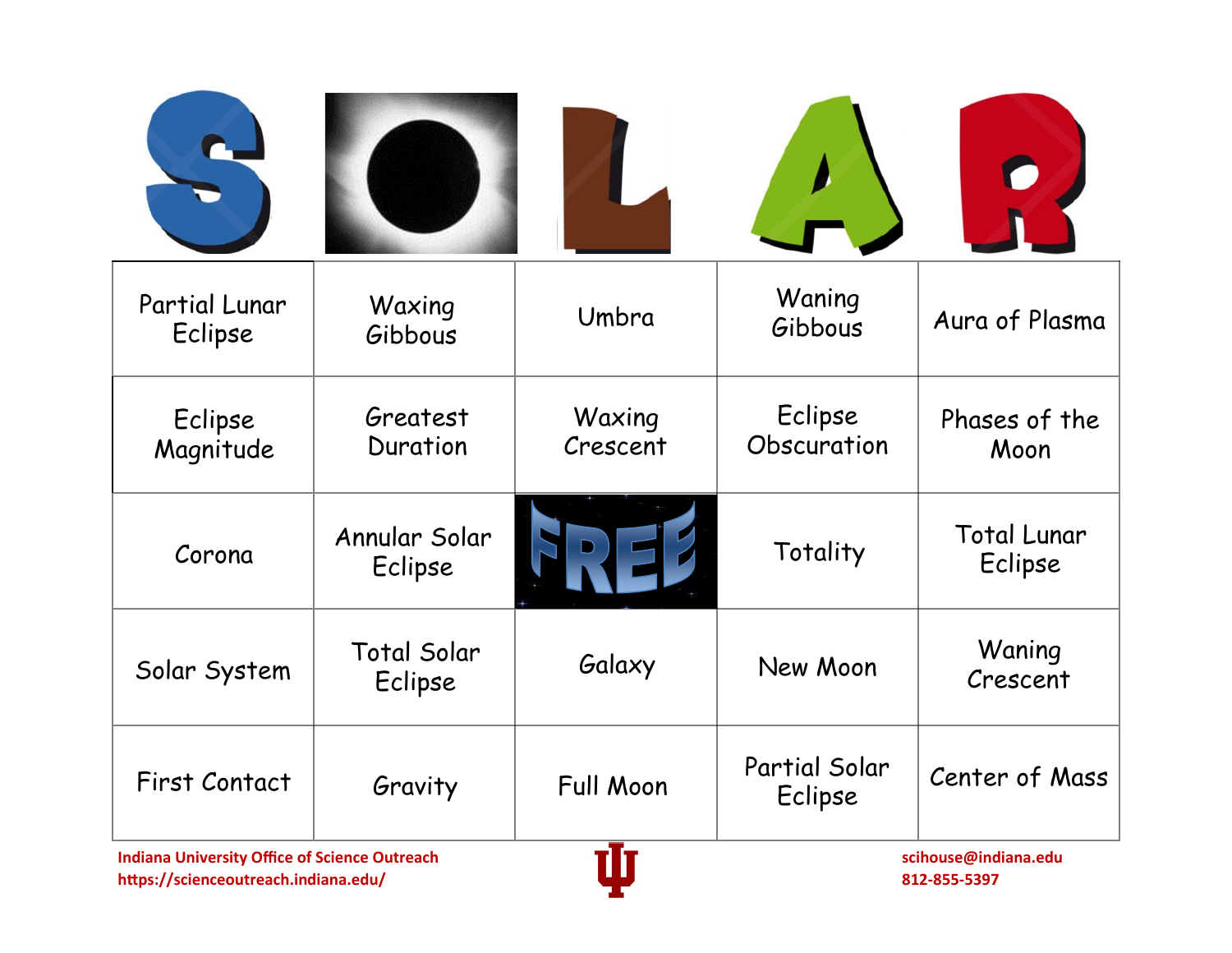| Orbit                                         | Waxing<br>Gibbous          | New Moon               | Waning<br>Crescent      | <b>Total Solar</b><br>Eclipse |
|-----------------------------------------------|----------------------------|------------------------|-------------------------|-------------------------------|
| Corona                                        | Gravity                    | Eclipse<br>Obscuration | Hybrid Solar<br>Eclipse | Eye Safety                    |
| Central Line                                  | Annular Solar<br>Eclipse   |                        | Third Quarter<br>Moon   | <b>Total Lunar</b><br>Eclipse |
| Waning<br>Gibbous                             | Totality                   | Alignment              | Galaxy                  | First Quarter<br>Moon         |
| Partial Solar<br>Eclipse                      | Penumbral<br>Lunar Eclipse | <b>Full Moon</b>       | Waxing<br>Crescent      | <b>Planet Transit</b>         |
| Indiana University Office of Science Outreach |                            | vTv                    |                         | ccihouse@indiana.odu          |

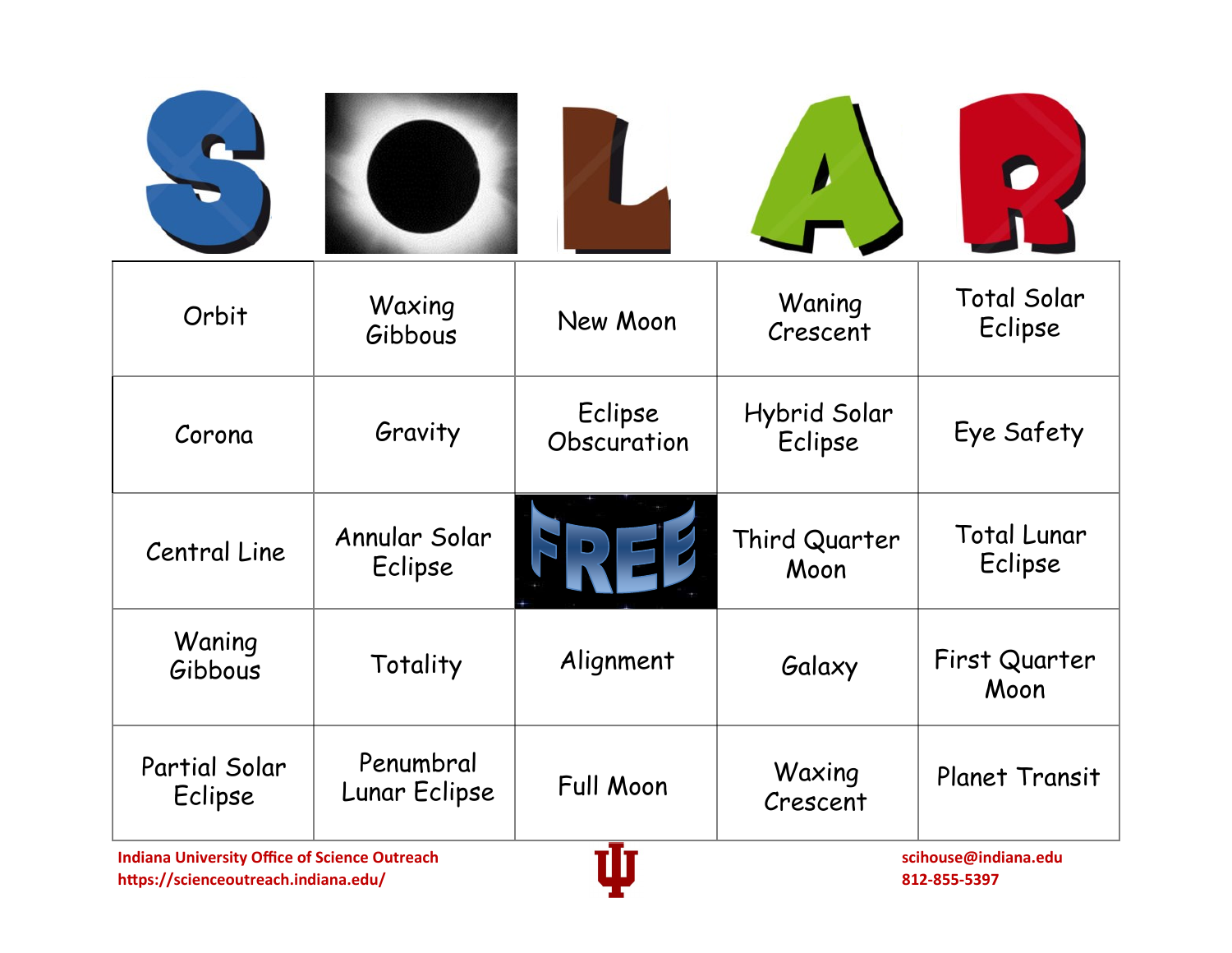| Central Line                                  | <b>Total Lunar</b><br>Eclipse | Galaxy             | Waning<br>Gibbous      | Waning<br>Crescent            |
|-----------------------------------------------|-------------------------------|--------------------|------------------------|-------------------------------|
| Hybrid Solar<br>Eclipse                       | Totality                      | Waxing<br>Crescent | Eclipse<br>Obscuration | Penumbral<br>Lunar Eclipse    |
| Partial Solar<br>Eclipse                      | Planet Transit                |                    | First Quarter<br>Moon  | <b>Total Solar</b><br>Eclipse |
| Orbit                                         | Waxing<br>Gibbous             | Alignment          | Corona                 | Gravity                       |
| New Moon                                      | Eye Safety                    | <b>Full Moon</b>   | Third Quarter<br>Moon  | Annular Solar<br>Eclipse      |
| Indiana University Office of Science Outreach |                               | vTv.               | cribouse@indiana.gdu.  |                               |

**Indiana University Office of Science Outreach and Science of Science Outreach and Science Outreach Science Outreach Science of Science Outreach and Science of Science Outreach and Science of Science of Science of Science https://scienceoutreach.indiana.edu/ 812-855-5397**

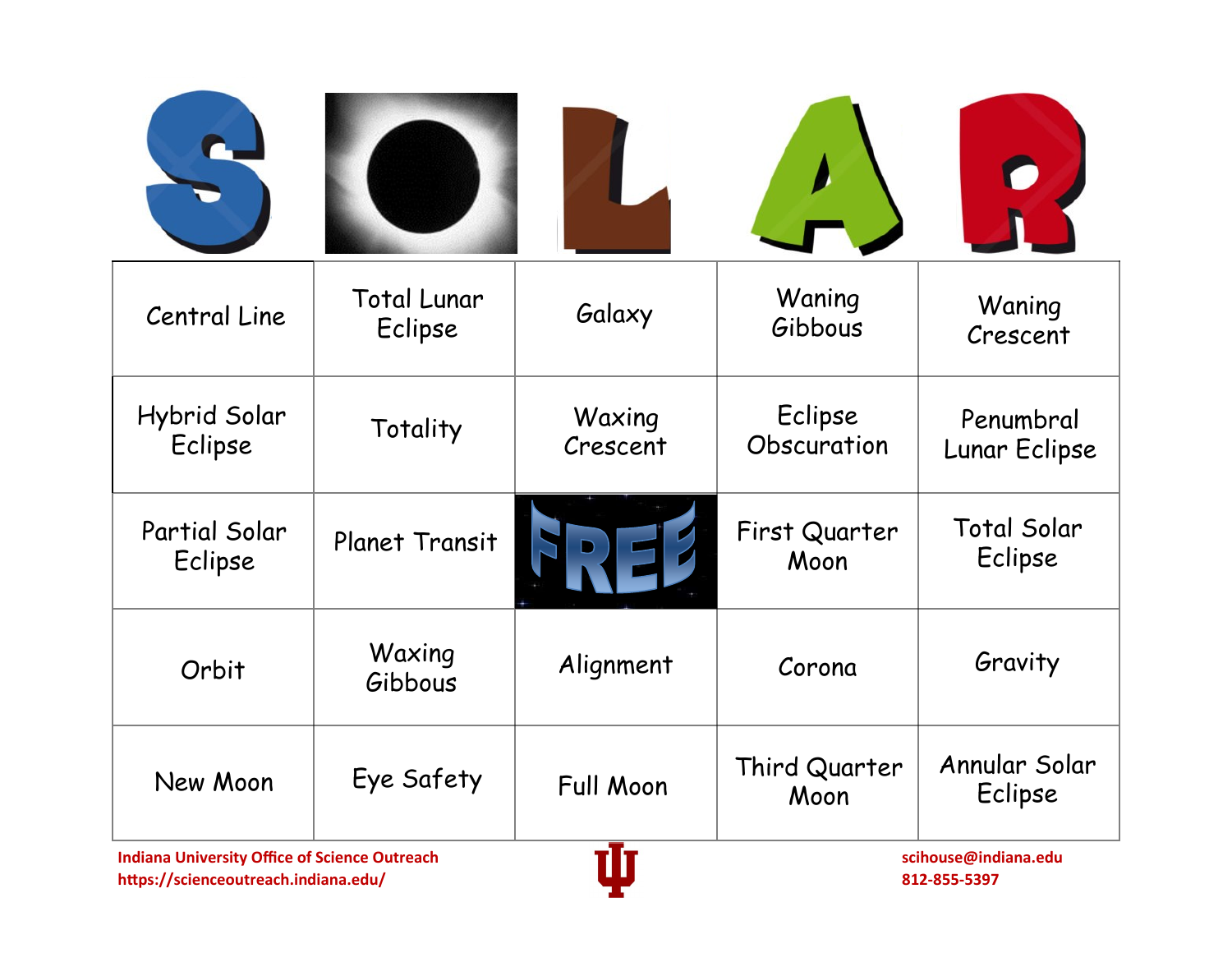| Waxing<br>Gibbous     | Waning<br>Gibbous        | Waning<br>Crescent | <b>First Contact</b>    | Alignment                  |
|-----------------------|--------------------------|--------------------|-------------------------|----------------------------|
| Phases of the<br>Moon | First Quarter<br>Moon    | Waxing<br>Crescent | Greatest<br>Duration    | Penumbral<br>Lunar Eclipse |
| Third Quarter<br>Moon | Eye Safety               |                    | Central Line            | Totality                   |
| Orbit                 | Annular Solar<br>Eclipse | Aura of Plasma     | New Moon                | Solar System               |
| Gravity               | Center of Mass           | <b>Full Moon</b>   | Hybrid Solar<br>Eclipse | <b>Planet Transit</b>      |

**Indiana University Office of Science Outreach Science of Science Outreach scihouse@indiana.edu** scihouse@indiana.edu<br>https://scienceoutreach.indiana.edu/ 812-855-5397 **https://scienceoutreach.indiana.edu/ 812-855-5397**

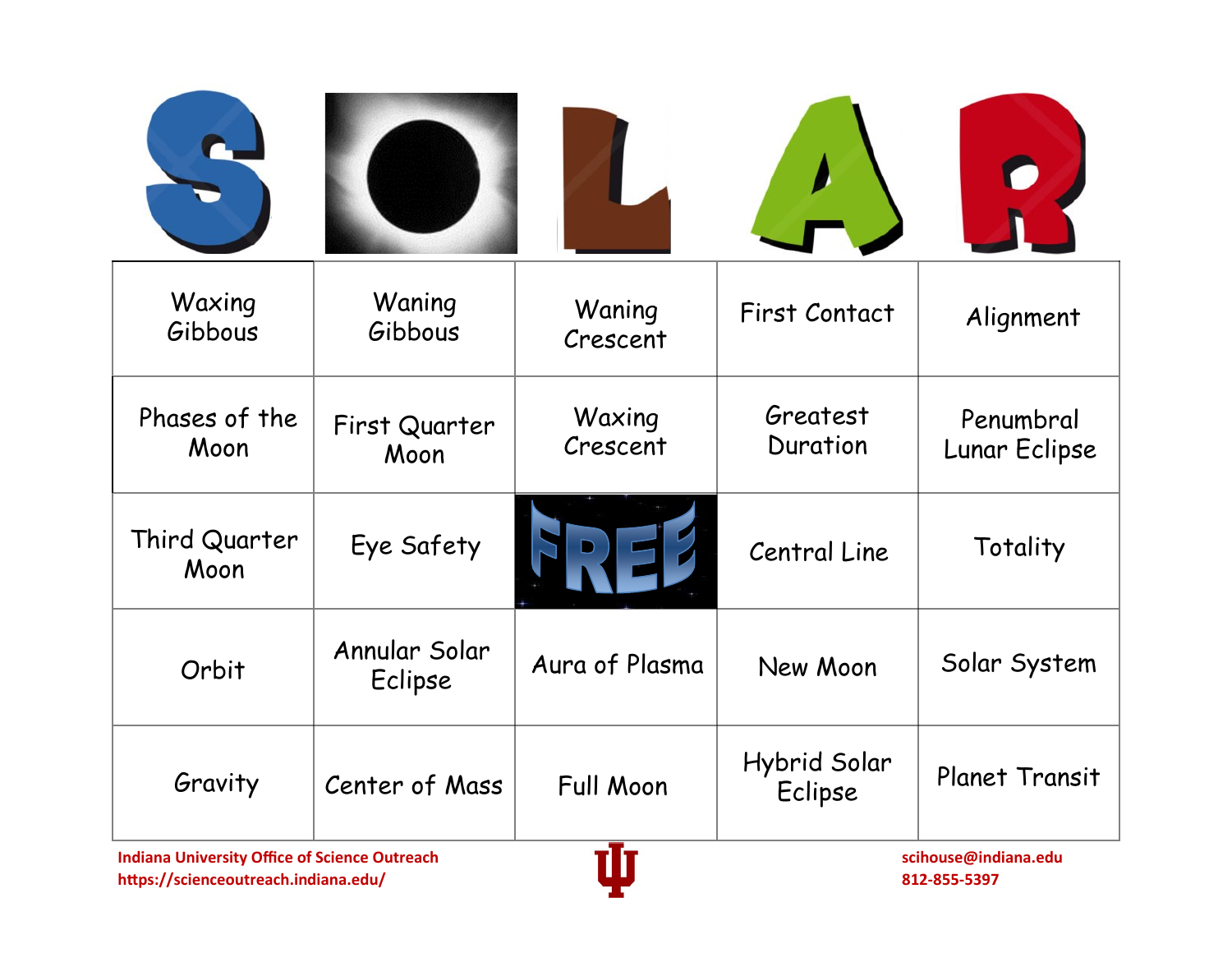| <b>First Contact</b>                          | Waning<br>Gibbous          | Waxing<br>Crescent | Third Quarter<br>Moon | Center of Mass        |
|-----------------------------------------------|----------------------------|--------------------|-----------------------|-----------------------|
| Hybrid Solar<br>Eclipse                       | Totality                   | Aura of Plasma     | Central Line          | <b>Planet Transit</b> |
| Orbit                                         | Alignment                  |                    | Greatest<br>Duration  | Solar System          |
| New Moon                                      | Annular Solar<br>Eclipse   | Waning<br>Crescent | Waxing<br>Gibbous     | Eye Safety            |
| Phases of the<br>Moon                         | Penumbral<br>Lunar Eclipse | <b>Full Moon</b>   | Gravity               | First Quarter<br>Moon |
| Indiana University Office of Science Outreach |                            | vTv                |                       | ccihouse@indiana.odu  |

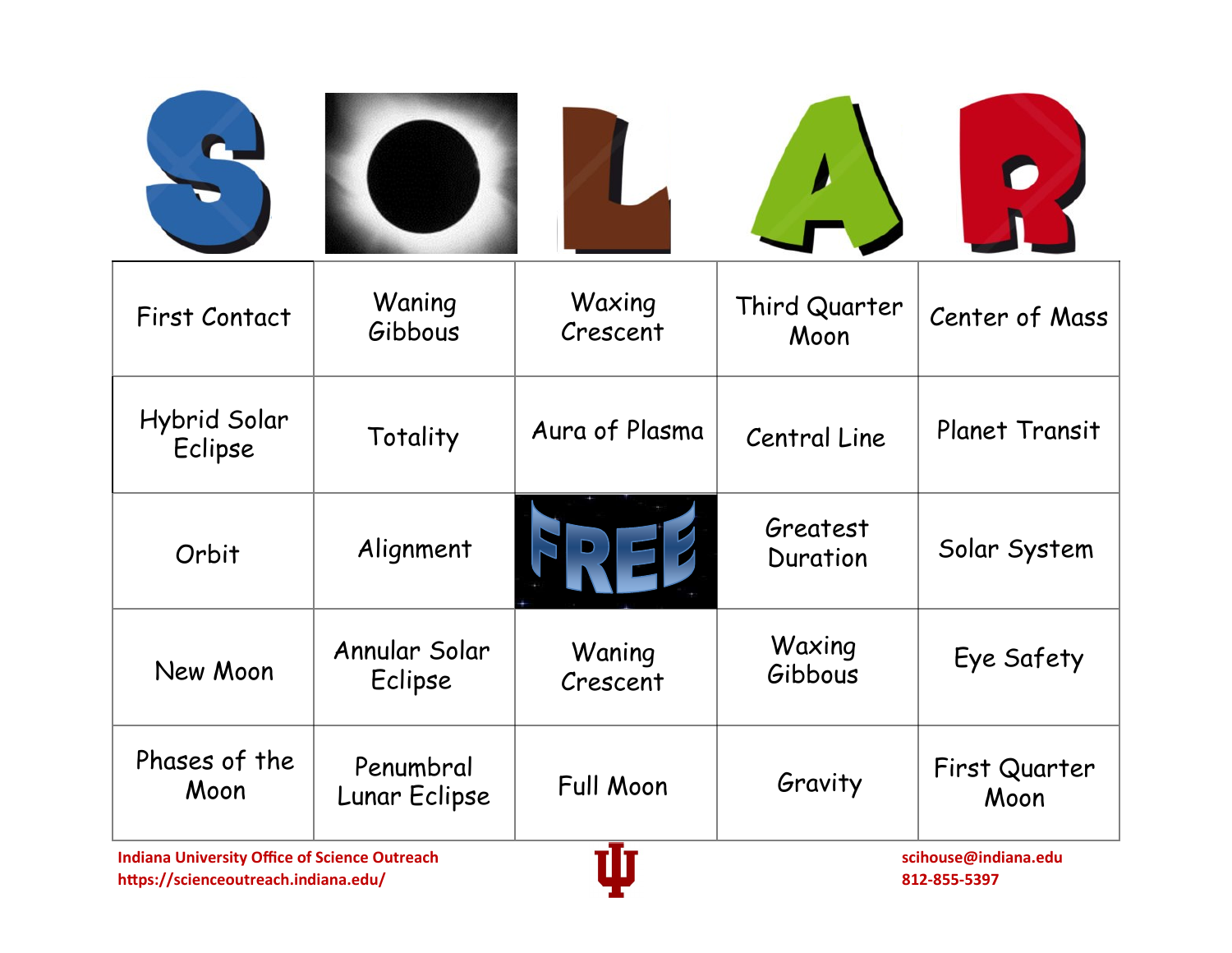| Waxing<br>Gibbous       | Totality                                               | Waning<br>Crescent | Annular Solar<br>Eclipse | Aura of Plasma             |
|-------------------------|--------------------------------------------------------|--------------------|--------------------------|----------------------------|
| New Moon                | Solar System                                           | Gravity            | Greatest<br>Duration     | Penumbral<br>Lunar Eclipse |
| Hybrid Solar<br>Eclipse | <b>Planet Transit</b>                                  |                    | Central Line             | Waning<br>Gibbous          |
| Orbit                   | <b>First Contact</b>                                   | Alignment          | Phases of the<br>Moon    | First Quarter<br>Moon      |
| Waxing<br>Crescent      | Center of Mass                                         | <b>Full Moon</b>   | Third Quarter<br>Moon    | Eye Safety                 |
|                         | ÷T÷<br>Justine Holmander Office of Colombia Ordensials |                    |                          |                            |

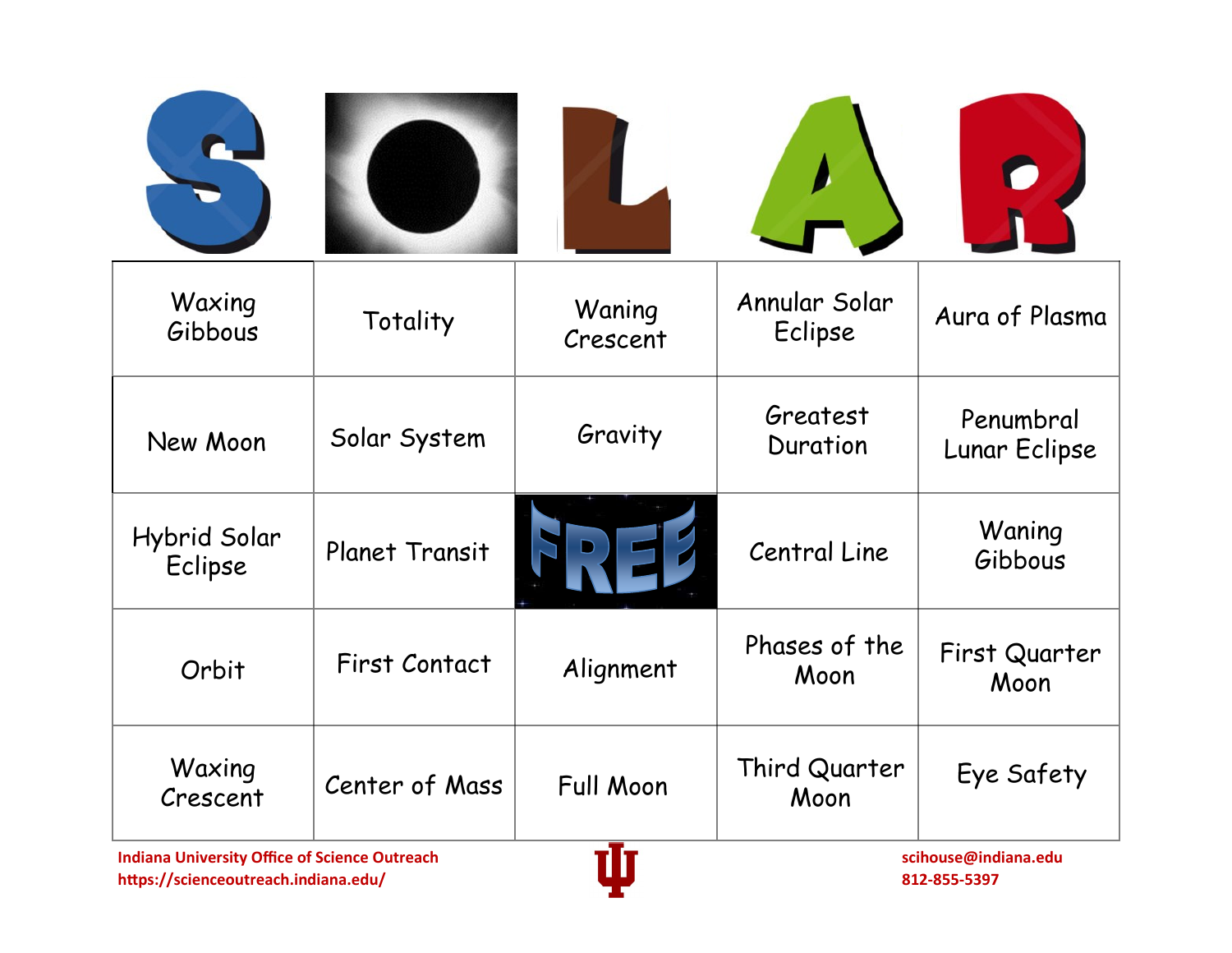| Waning<br>Gibbous                                                                                                     | Greatest<br>Duration       | Phases of the<br>Moon | Waning<br>Crescent  | Totality                 |
|-----------------------------------------------------------------------------------------------------------------------|----------------------------|-----------------------|---------------------|--------------------------|
| <b>First Contact</b>                                                                                                  | First Quarter<br>Moon      | Waxing<br>Crescent    | Waxing<br>Gibbous   | Solar System             |
| Third Quarter<br>Moon                                                                                                 | Penumbral<br>Lunar Eclipse |                       | <b>Central Line</b> | Alignment                |
| <b>Planet Transit</b>                                                                                                 | Hybrid Solar<br>Eclipse    | Aura of Plasma        | Gravity             | Eye Safety               |
| New Moon                                                                                                              | Center of Mass             | <b>Full Moon</b>      | Orbit               | Annular Solar<br>Eclipse |
| ÷T÷<br>the diamond in the constant Officer of Catalogue Orchargeda.<br>وبالمستر والمستقلة والمستحدث والمستنقذ والقوام |                            |                       |                     |                          |

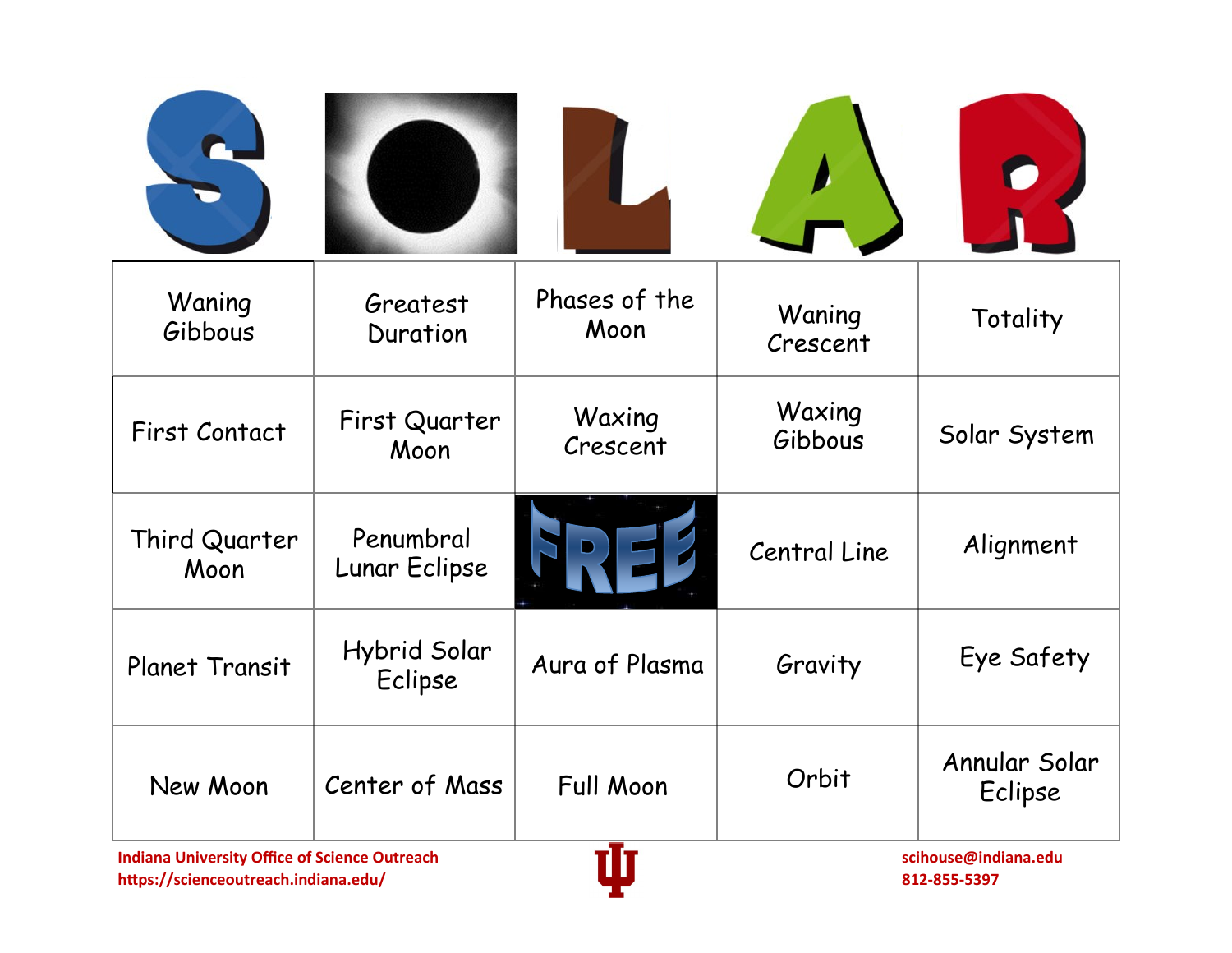| Phases of the<br>Moon         | Eye Safety               | Umbra                       | Gravity                    | <b>Total Lunar</b><br>Eclipse |
|-------------------------------|--------------------------|-----------------------------|----------------------------|-------------------------------|
| <b>Total Solar</b><br>Eclipse | Third Quarter<br>Moon    | Alignment                   | Orbit                      | Center of Mass                |
| Waning<br>Crescent            | Greatest<br>Duration     |                             | First Quarter<br>Moon      | Waxing<br>Crescent            |
| Hybrid Solar<br>Eclipse       | Waning<br>Gibbous        | <b>Central Line</b>         | Penumbral<br>Lunar Eclipse | Planet Transit                |
| Waxing<br>Gibbous             | Partial Lunar<br>Eclipse | Eclipse<br>Magnitude<br>-T- | Galaxy                     | Solar System                  |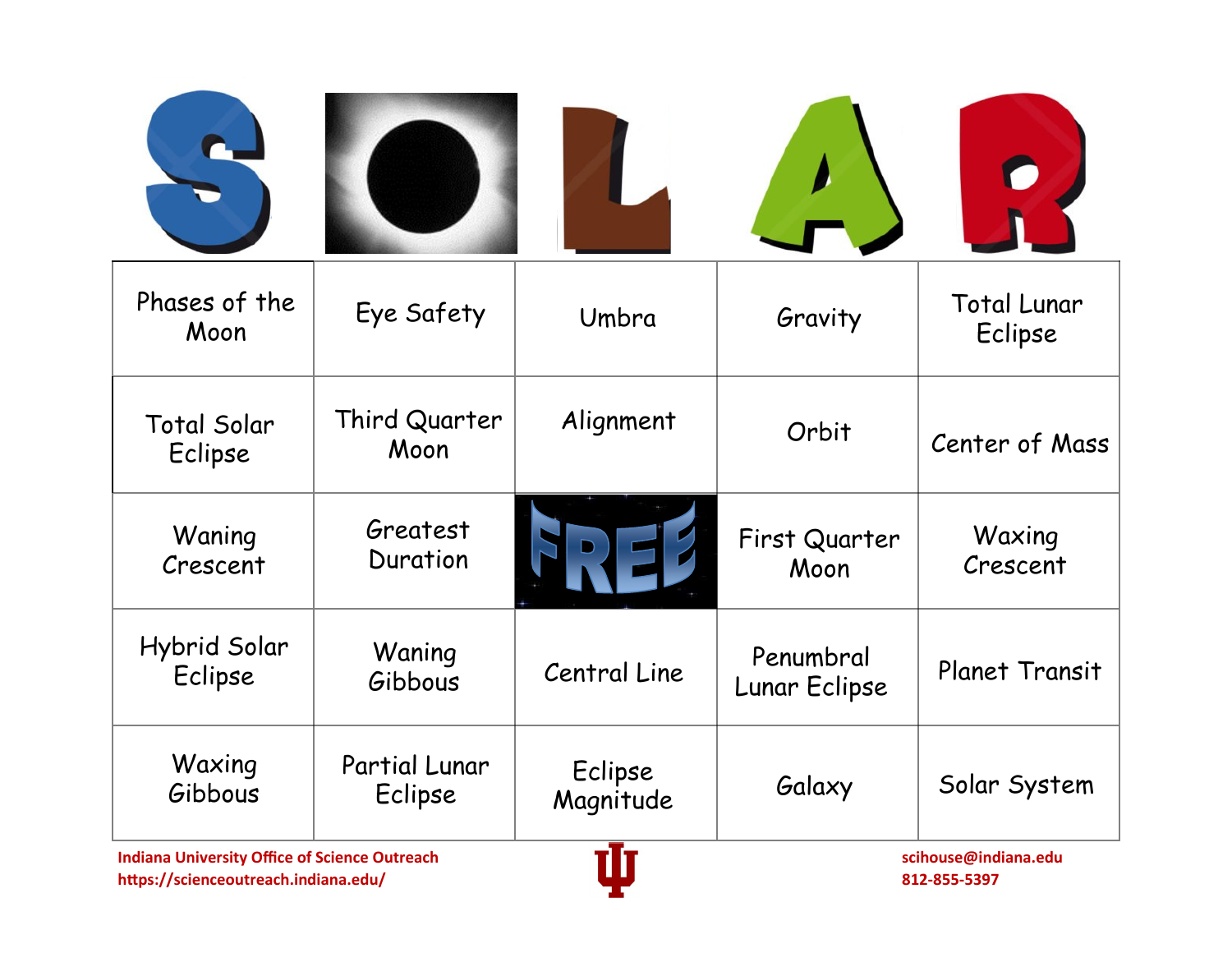| Greatest<br>Duration                       | Umbra                | Waning<br>Crescent    | Eye Safety                    | <b>Total Lunar</b><br>Eclipse |
|--------------------------------------------|----------------------|-----------------------|-------------------------------|-------------------------------|
| Galaxy                                     | Eclipse<br>Magnitude | Waxing<br>Crescent    | Third Quarter<br>Moon         | Penumbral<br>Lunar Eclipse    |
| Waxing<br>Gibbous                          | Solar System         |                       | <b>Central Line</b>           | <b>Planet Transit</b>         |
| Hybrid Solar<br>Eclipse                    | Alignment            | Waning<br>Gibbous     | <b>Total Solar</b><br>Eclipse | Phases of the<br>Moon         |
| Gravity                                    | Center of Mass       | First Quarter<br>Moon | Orbit                         | Partial Lunar<br>Eclipse      |
| <b>A DOMESTIC PROPERTY AND ARRAIGNMENT</b> |                      | -T-                   |                               |                               |